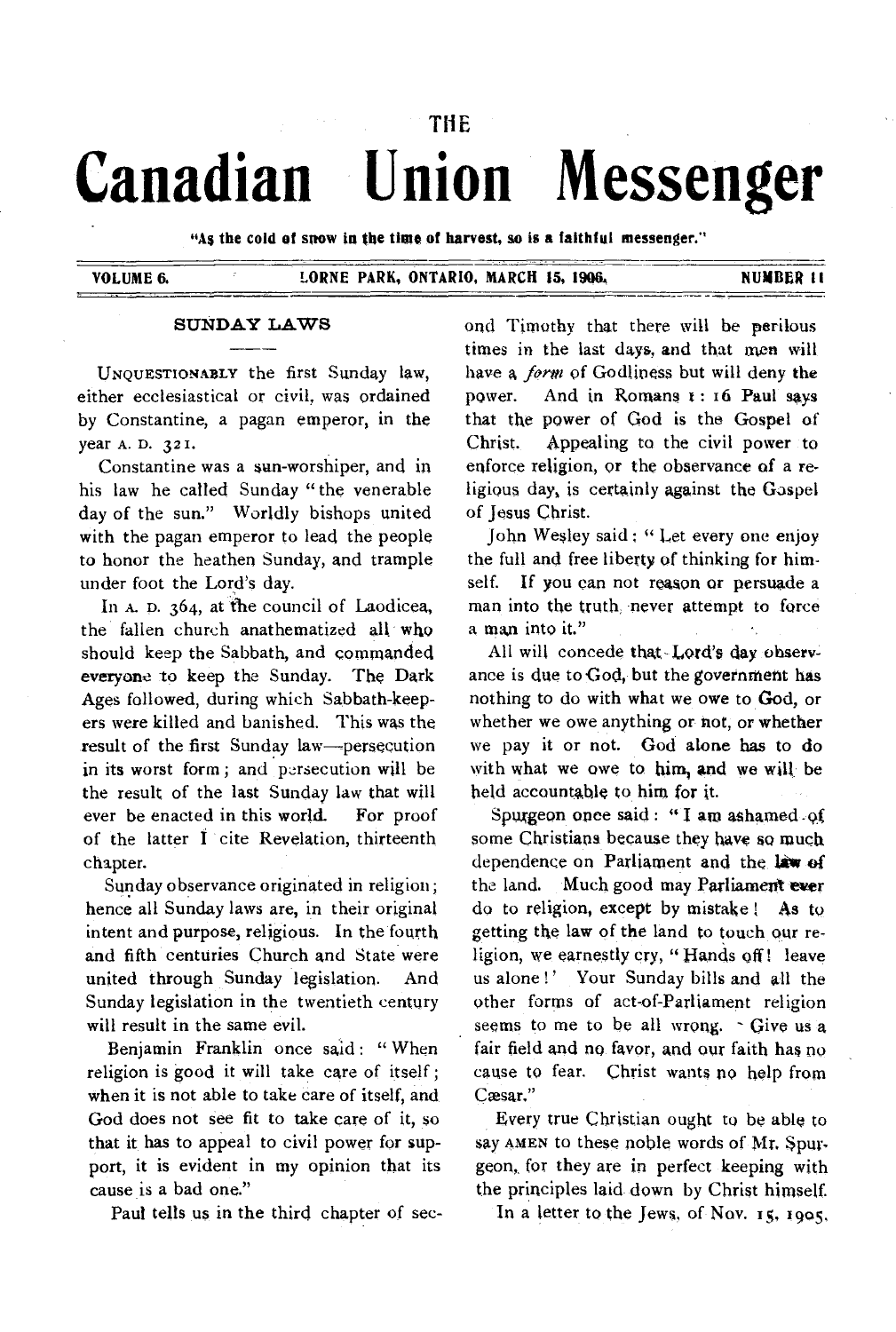President Roosevelt said : " I feel very strongly that if any people are oppressed anywhere, the wrong inevitably reacts in the end on those who oppress them ; for it is an immutable law in the spiritual world that no one can wrong others and yet in the end himself escape unhurt."

Sunday laws bring oppression and persecution ; they always have, and they always will. Any government which attempts to legislate on religious questions and enact Sunday laws, sets itself against the words of Christ, (Matt. 22: 21) and is therefore anti-Christian. If the government should enact a Sabbath law, that would be anti-Christian also. Jesus, the author of Christianity, said : " Render therefore unto Cæsar the things which are Cæsar's; and unto God the things that are God's." The Sabbath belongs to God, and therefore is not to be rendered to Cæsar. In religion let there be-no-compulsion, no persecution.

**W. H. THURSTON.** 

## SUNDA<sup>Y</sup> LAWS AND THE L**ABORING MAN**

A **LETTER** just received in reply to the letter which we recently sent out to the clergy of the Dominion of Canada purports to be an answer to some of the arguments we made in the literature enclosed in the letter. The letter is without date, without address, and without signature, thus preventing us from replying to the author personally. however much we might desire to do so.

The author says : "You are not logical in your arguments. The government has no right to interfere with religious liberty ; but it has a right to protect the masses against capitalists. " By way of illustrating this point he says, " The government grants two holidays, Saturday and Sunday, to all teachers in schools. Why ? Because the mental strain is considered too great for pupils and teachers to continue six days a

week. On the same principle the government has the right to protect all laborers by law, to prevent capitalists from employing laborers on Sunday. It is for the good of the body and mind of man."

This is no new argument. We have heard it many times, and have refuted it as often. But still the people do not seem to comprehend the difference between sacred and secular. things. Sabbath-keeping is a sacred duty, a religious duty, which each individual, as an individual, owes to his Creator. Teaching school is a secular duty. It pertains entirely to this world so far as the right of the government to regulate it is concerned; and when 'one compares the right of the government to enact laws for the Sabbath day with the right of the government to dictate in regard to the periods when schools shall be kept in session, he shows by this very comparison that he does not understand the difference between religion and common civility, between sacred things and secular things, between the duty which he owes to God and the duty which he owes to his fellowmen.

It is indeed true that all laborers should be protected against the encroachments of capital, but we would like to ask how much protection is afforded the laboring man against, such greed by prohibiting him from such ordinary and civil occupations as common labor or amusement. How much protection was afforded to the poor Jew by the Sunday law of the city of Ottawa, which fined him, not so much because he sold a loaf of bread, to a needy customer on Sun- .day as because he baked the bread on Saturday, thus showing that  $h_1$ <sup>2</sup> had no religious scruples, and, also showing that the fine was imposed upon him by the judge from a religious motive.

This particular case should not be let pass without further notice. In the name of all reason what right has any judge who has been appointed to his office for admin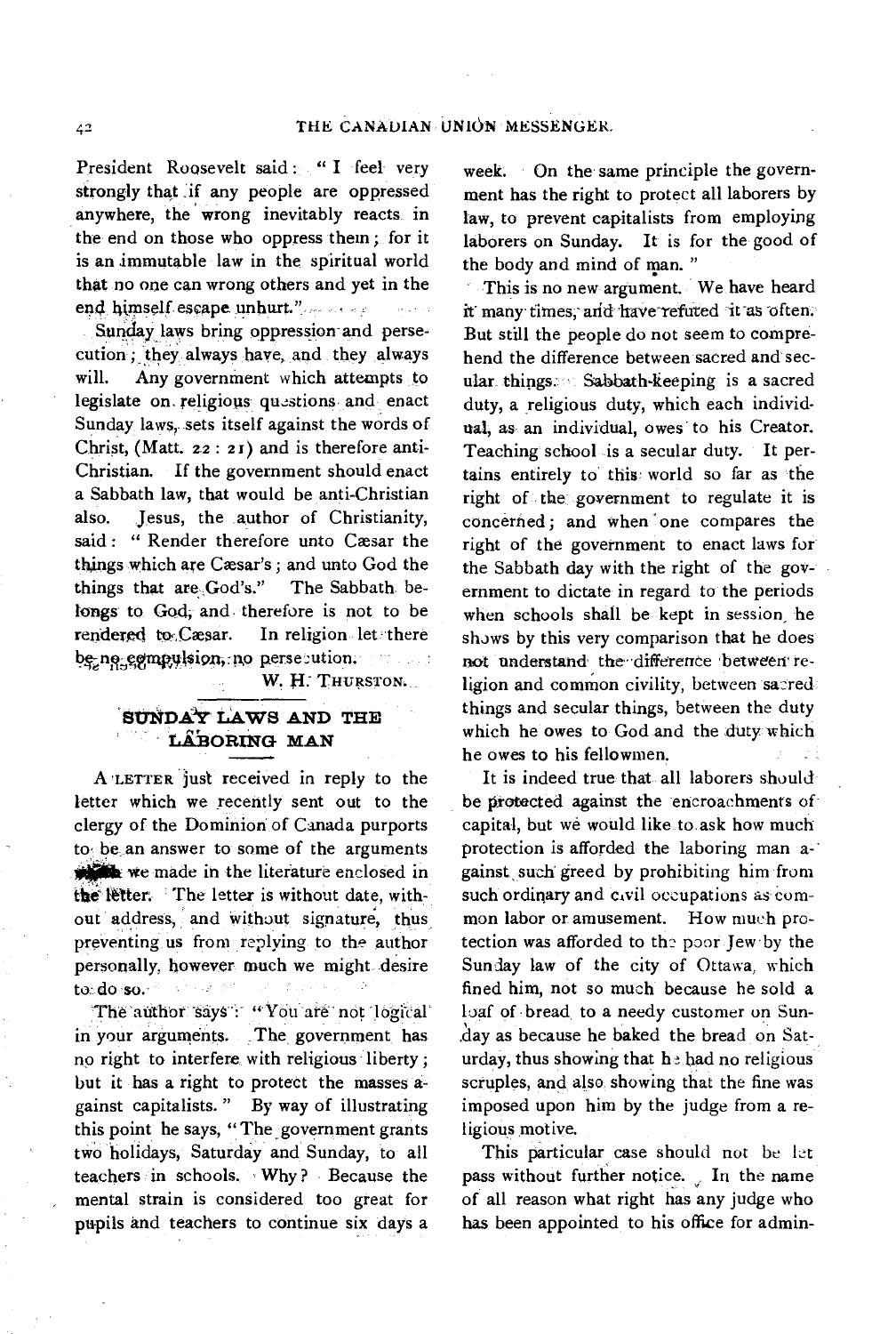istering the law impartially, to take upon himself the responsibility of a religious judge, and fine a man because of his failure to conform to an act of religious worship, as was done in this case.

But our correspondent says that people do not have religion forced- upon them. If the above case is not an illustration of having religion forced upon a man by civil law, we would like to have. our correspondent cite an example of what would be. He says further, " Our Sunday law is not like the rules in a jail that compel all to attend church." It is true that all are not forced to attend church on Sunday by these laws, but it is also true that they are prohibited from engaging in other things which would be agreeable to them, and which would not injure or interfere with the worship of those who desired to engage in worship on the Sabbath day.

In• view-of this-fact what becomes of the statement that people are not forced to go to church on Sunday. And what assurance have we that if these people are successful in securing the present legislation, that they will not go further and ask that people be compelled to<sup>o</sup>attend divine worship on Sunday. The idea that this law is enacted for the benefit of the working men is absurd. The Sunday law is enacted and brought into existence for the benefit of the religious observance of the day, and for no other purpose whatever.

### **PETITION WORK**

A PETITION full of names protesting against religious legislation has just been received from Hammond, B. C., with the following letter written on' the back of the petition :—

" I am informed by a great many people that they have signed, at church, the other petition. They said that when church was out they had petitions at the door, and everybody was requested to sign these petitions,

and they said that they could not very well refuse, though they did not believe in any Sunday compulsion act.

This is why the Sunday, or the Lord's Day Alliance, has such monstrous petitions.

The above I am ready to state under oath. As to my responsibility, will say that I am one of the largest land owners in British Columbia, and I am not a member of the Seventh-day Adventist church.

I fight the Lord's Day Alliance bill because I do not believe in any such religious principles. Christ wants willing servants, and not servants that are compelled by civil law to serve him.

## (Signed) S. H. Ford."

Up to the day of opening Parliament, March 8, we had 13,401 signatures to the petition against religious legislation. Many thousands more would sign had: they the opportunity. These names have been 'se cured from all parts of the Dominion, and represent all classes of people, About half of these names were secured in the province of Ontario.

## W. H. THURSTON.

## **" Liberty "**

province a ca

A MAGAZINE to be published quarterly has just been launched by the Religious Liberty Bureau of Seventh-day Adventists, entitled *Liberty,* and we would call the attention of all to the importance of this journal. All should understand the true principles of religious liberty, and there is no journal published' equal to *Liberty* for the study of this question. This magazine will be about the size and style of *Life and Health,* and costs only twentyfive cents a year. *Life and Health* costs only fifty cents a year and is published monthly. If you are not **a** subscriber to it, you will do well to send along your subscription when you subscribe for *Liberty.* 

Fifty per cent. discount on *Liberty* for twenty-five or more copies to one address, and forty per cent. discount on five or more copies to different addresses or ten or more copies to one address.

This is an exeellent journal for your neighbors to read, as well as for yourself.

Single copies sell for five cents the same as *Life* and *Health*. The writer has subscribed for ten The writer has subscribed for ten